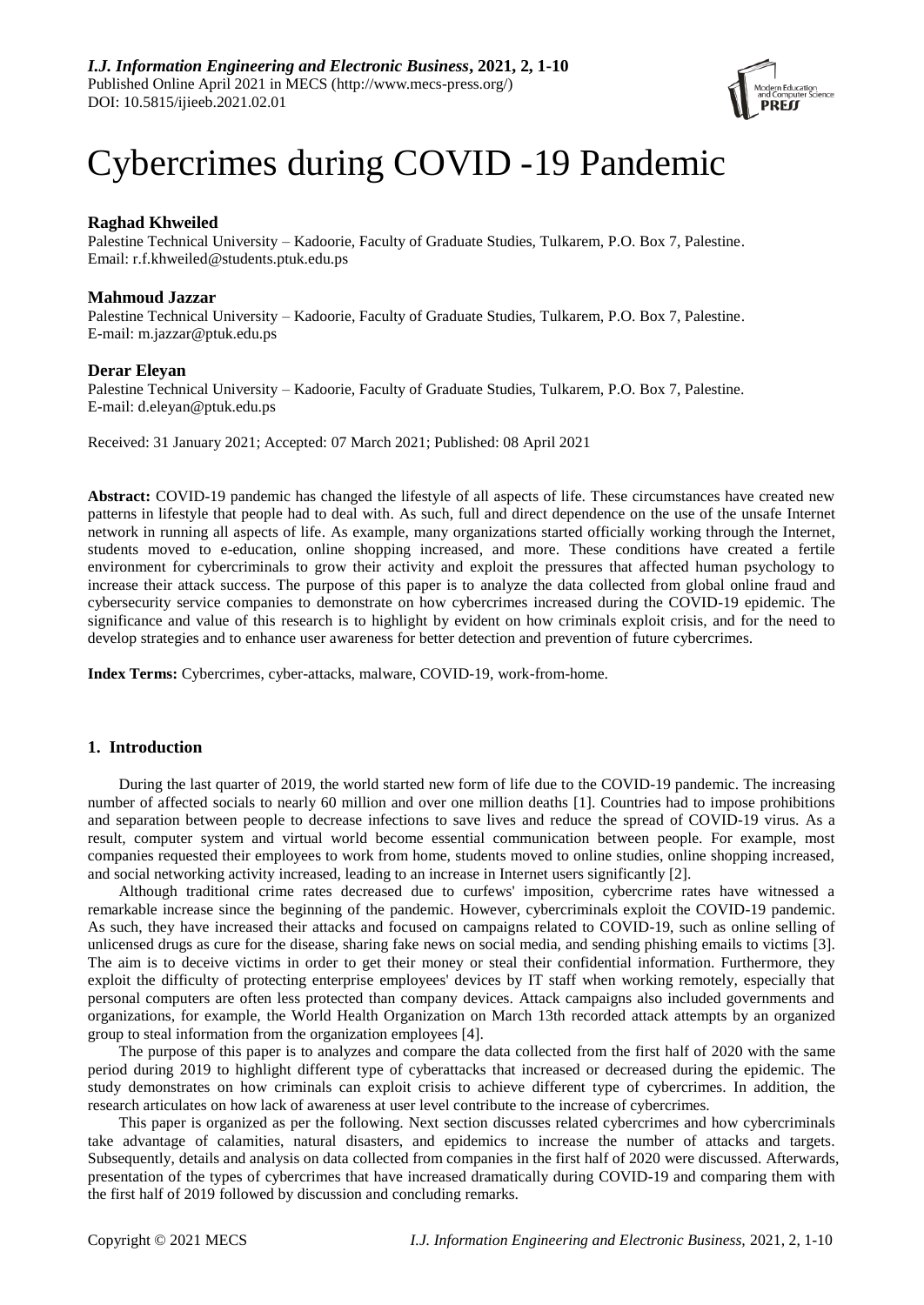# **2. Background Work**

With the widespread embrace of digital technology, the number of Internet users increased for different purposes, including social interactions, business, and marketing, leading to the emergence of new crimes known as cybercrime. It is expected that losses due to these crimes will reach 10.5\$ trillion by 2025 [5]. Cybercrime, also known as "computerrelated crime, is any criminal activity that involves a computer either as an instrument, target, or a means for perpetuating further crimes that come within the ambit of cybercrime" [6]. According to Shinder & Cross in [7], cybercrime, like traditional crime, needs three factors simultaneously for crime to occur. These factors are victim, motivation, and opportunity [8]. The victim is the object of the attack, such as the user on social media. Sometimes there is a group of victims, for example, when the attack is on a group of employees in a particular company. The motivation that encourage criminal to commit crime and the opportunity is the criminal exploits to commit crimes. Routine activity theory (RAT) use similar factors to describe the crime [8]. The difference is the absence of a capable guardian, clear cybercrime laws and legislations, and the difficulty of arresting criminals.

With the passage of time and the rapid increase in technology develpoment, the attacker became more experienced and sophisticated in selecting victims in a coordinated manner to increase the likelihood of the attack success. Therefore we have a term known as opportunistic attacks [9]. Opportunistic attacks can be assumed as attacks focus on selection of victims based on the most vulnerable victim [9,10]. In other words, attackers search for gaps or weaknesses in the company's system, making it more vulnerable to attack. Moreover, they are looking for victims who have weaknesses to sustain successful cyber attacks. This weakness may be due to the victim's psychological state (such as anxiety, panic), which helps the attackers succeed. Therefore, they are using social engineering to be able to lure and deceive the victim. For example, when employees are under pressure at work, they become more anxious and fearful. As such, when receiving phishing emails by impersonating their manager, they may not be able to verify geniun emails; this triggers most malicious links and confidential information misuse. There are other factors that opportunistic attackers take advantage to increase their profits and campaigns' success, including exploiting ongoing crises, important public events, natural disasters and epidemics [9,11]. In natural disaster attacks, opportunistic attackers pretend to be legitimate or trusted bodies such as charities or government organizations to communicate with disaster victims to deceive them and give them confidential information or volunteers to persuade them to donate money [11]. For example, during 2005 Hurricane Katrina caused significant damage in New Orleans and nearby areas in the States [12]. Later, Hurricane Katrina websites appeared inviting people to donate to the disaster victims, which later turned out to be fraudulent sites aimed at deceiving volunteers and stealing their money [13]. More in 2014, fraudsters took advantage of Ebola pandemic outbreak to open phishing emails to lure people or donate money to fake organizations [14]. In November of 2014, more than 700,000 spam emails were revealed asking people to donate to fight Ebola by pretending they were donation campaigns led by Indiegogo fundraiser [15]. As we have seen, attackers exploit any incident or epidemic for advantage in oder to make their campaigns successful. As such, it was not surprising that they used the COVID-19 pandemic as advantage by exploiting people's fear of infection. For instance, nearly 200,000 coronavirus-related threats were recorded in seven days during March 2020, some related to email phishing [16].



Fig.1. Types of threats related to COVID-19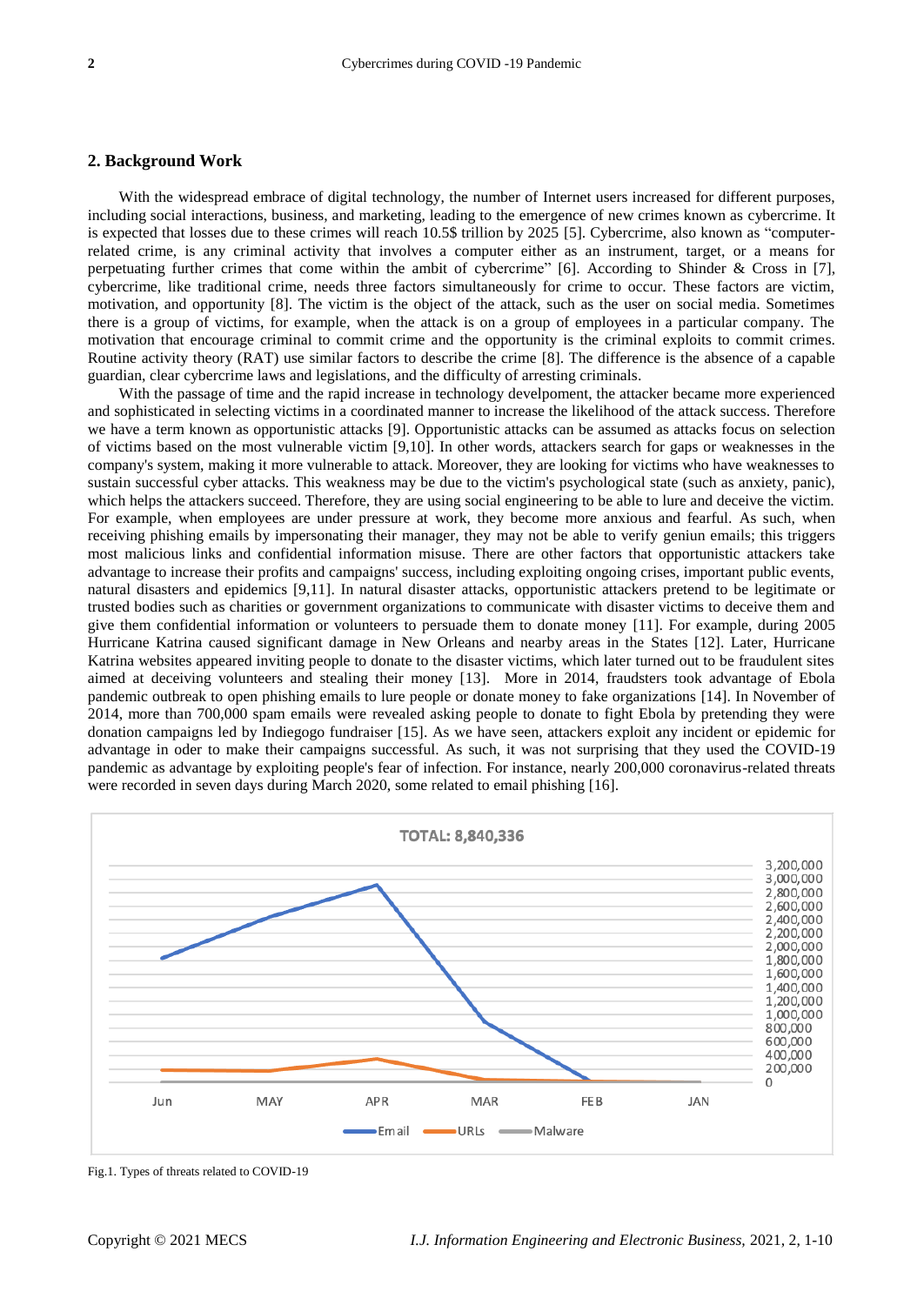Next section discuss on cyberattacks and cybercrimes that increased during COVID-19 pandemic and how successful campaigns increased by cybercriminals as result of psychological exploitation and pressures exposed dure to the pandemic.

# **3. Cybercrimes during COVID-19 Pandemic**

Due to the emergence of noticeable increase in cybercrimes during the COVID-19 pandemic, most information security companies and international organizations have embarked on studying and identifying cybercrime types that have increased, such as Trend Micro company, Interpol, and Anti-Phishing Working Group (APWG) [17,3,19]. We have classified Cybercrime in COVID-19 pandemic into threats related to COVID-19, the most vulnerable countries, and cybercrime types that emerged during the pandemic.

# *3.1. Threats Related to COVID-19*

According to Trend Micro [17], 8,840,336 threats related to the COVID-19 were detected in the first half of 2020, with most of the discoveries occurring in April, coinciding with the pandemic's peak in most countries around the world. As shown in Figure 1, these threats consist of emails threats, URLs threats, and Malware threats, which refer directly to the epidemic (such as websites that publish fake news about the epidemic) or indirect (such as emails that indicate delay in the order due to the curfew).



Fig.2. Example of an email impersonating the world health organization (WHO) [33].

Emails are considered as one of the most used tools, as it is used in phishing campaigns, spear phishing, spamming, spreading fake news, fraud, and Fake donation campaigns [17]. Moreover, emails are considered as the most official communication media between companies and employees, so cybercriminals take advantage of this circumstance to increase their campaigns. Figure 2 is an example of an email impersonating the World Health Organization (WHO) intended to request fraudulent donations to COVID-19 patients. Most of the URLs that were registered as a threat belong to phishing scams, such as exploiting people sitting at home and posting offers for a free Netflix subscription on social media App (Facebook or Twitter). The post contains a malicious link; when clicked; the victim will be transferred to a fake Netflix login page designed to capture their login credentials [17]. They also use websites to promote applications that they claim to protect their users from the Coronavirus. It has been shown that they infect users' devices with a hypothetical virus called: BlackNET RAT. This tool adds the affected device to a botnet used for DDoS attacks, stealing the Firefox cookies, saved passwords, and Bitcoin wallets [18]. As discussed, malware threats were detected during the first half of 2020. One of the most common examples is the appearance of a trojan called QNodeService sent via a fake email shown as tax exemption notice due to COVID-19 from United States government to deceive the victim. Trojans stole the victim's credentials from Chrome and Firefox browsers and managed data on victims' devices [17].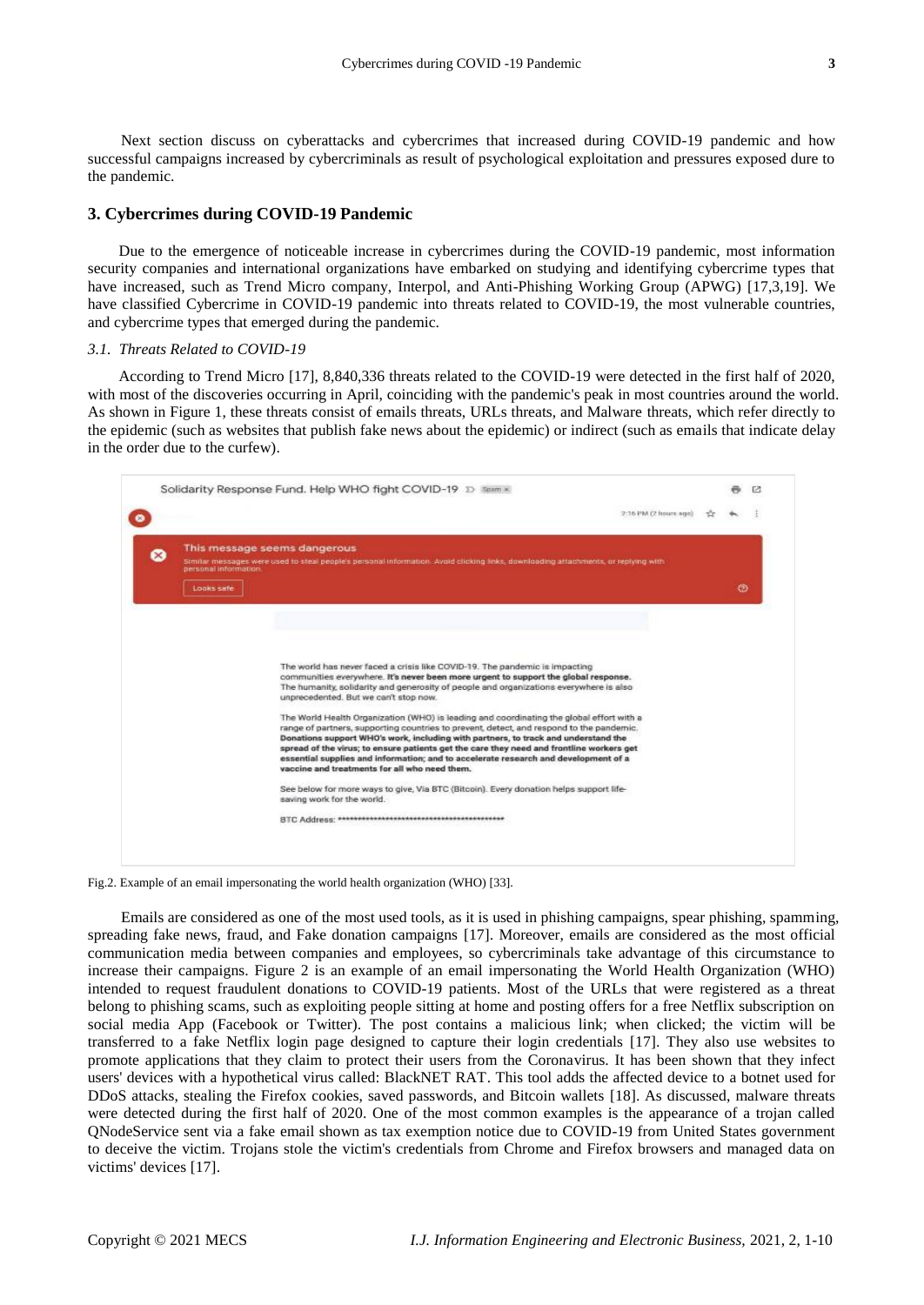#### *3.2. Countries Most Vulnerable to Threats*

United States is one of the countries that has been observed as the most threatened by different forms of cyberattacks. According to the INTERPOL report [3], the most reported cybercrimes are fraud and theft of sensitive information through phishing campaigns that target employees who work remotely. Campaigns includes ransomware targeting small and medium companies, exploitation focuses on the increasing use of social media, child sexual exploitation and more. The United Kingdom, Germany, France, and European countries, have reported a noticeable increase in the malicious domain related to the COVID-19 epidemic. For instance, the word corona in the second-level domain to deceive people searching for information about the epidemic. The spread of ransomware campaigns in health and government sectors, impersonation of websites related to government agencies, and using it in phishing campaigns [3]. MENA region which is considered among others in Figure 3 has recorded a noticeable increase in disseminating fake news about COVID-19 epidemic in social media. In addition to the emergence of malicious domains that refer to counterfeit statistical sites about coronavirus and the increase in fraud campaigns, online selling of unlicensed drugs as a cure for the disease [3].



Fig.3. Countries threat distribution in H1 of 2020.

#### *3.3. Types of Cybercrimes*

The first half of 2020 witnessed noticeable increase in various types of cybercrimes contain phishing, ransomware, spread of misinformation, distributed denial of service, and trojans.

## *3.3.1. Phishing*

Phishing is considered one of the most common cybercrimes. Phishers take advantage of fear of the virus and the curiosity to find out information about it such as the number of confirmed cases and mortality, disease symptoms, and possible treatment methods to established successful phishing campaigns [3]. According to APWG report [19], 267,372 phishing campaigns were reported in H1 of 2020, increasing (19.06%) over 2019 during the same period. As shown in Figure 4, these campaigns targeted different sectors such as SaaS/email, financial institutions, payment, and social media.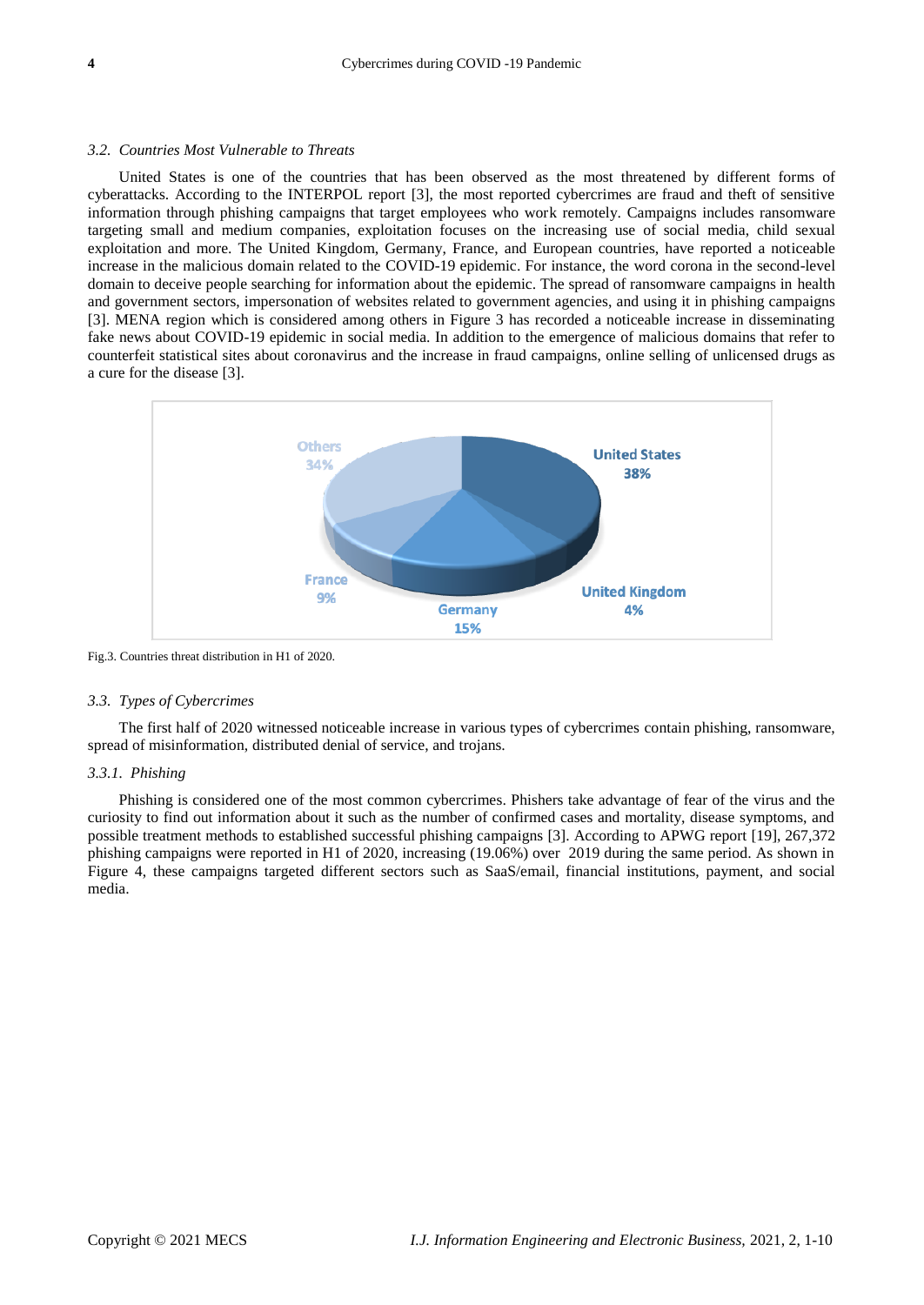

Fig.4. Sectors targeted by phishing campaigns in H1 of 2020.

Victims were deceived by pretending that the message was from the national or global health authorities, governments, offers of vaccines and medical supplies, urging charitable donations related to COVID-19 [3]. As example, Figure 5 presents a phishing email which has been sent to specific employees pretending to be from company management.

|                                    | Re: COVID-19 Adjustment ! D Soum x                                                                                                                                                                                                                          |   | ē | E |  |  |  |  |
|------------------------------------|-------------------------------------------------------------------------------------------------------------------------------------------------------------------------------------------------------------------------------------------------------------|---|---|---|--|--|--|--|
| <b>Admin Department</b><br>to me - | 1:20 PM (3 hours ago)                                                                                                                                                                                                                                       | ☆ |   |   |  |  |  |  |
| ⊗                                  | This message seems dangerous<br>Similar messages were used to steal people's personal information. Avoid clicking links, downloading attachments, or replying with                                                                                          |   |   |   |  |  |  |  |
|                                    | personal information.<br>Looks safe                                                                                                                                                                                                                         |   |   |   |  |  |  |  |
| Dear Staff                         |                                                                                                                                                                                                                                                             |   |   |   |  |  |  |  |
|                                    | New notification ,Please due to COVID-19, all staff & Employee are expected to kindly Click PROCEED and complete the required directive to be<br>added to March and April benefit payroll directory as compilation is ongoing and will last within 48hours. |   |   |   |  |  |  |  |
|                                    |                                                                                                                                                                                                                                                             |   |   |   |  |  |  |  |

Fig.5. Example of phishing email [33].

As illustrated in Figure 6 below, March witnessed the highest number of phishing sites discover [20]. The domains of some phishing sites that were detected contained "COVID" and "Corona" [2], thus deceiving people who are looking for sites designed to spread information on coronavirus.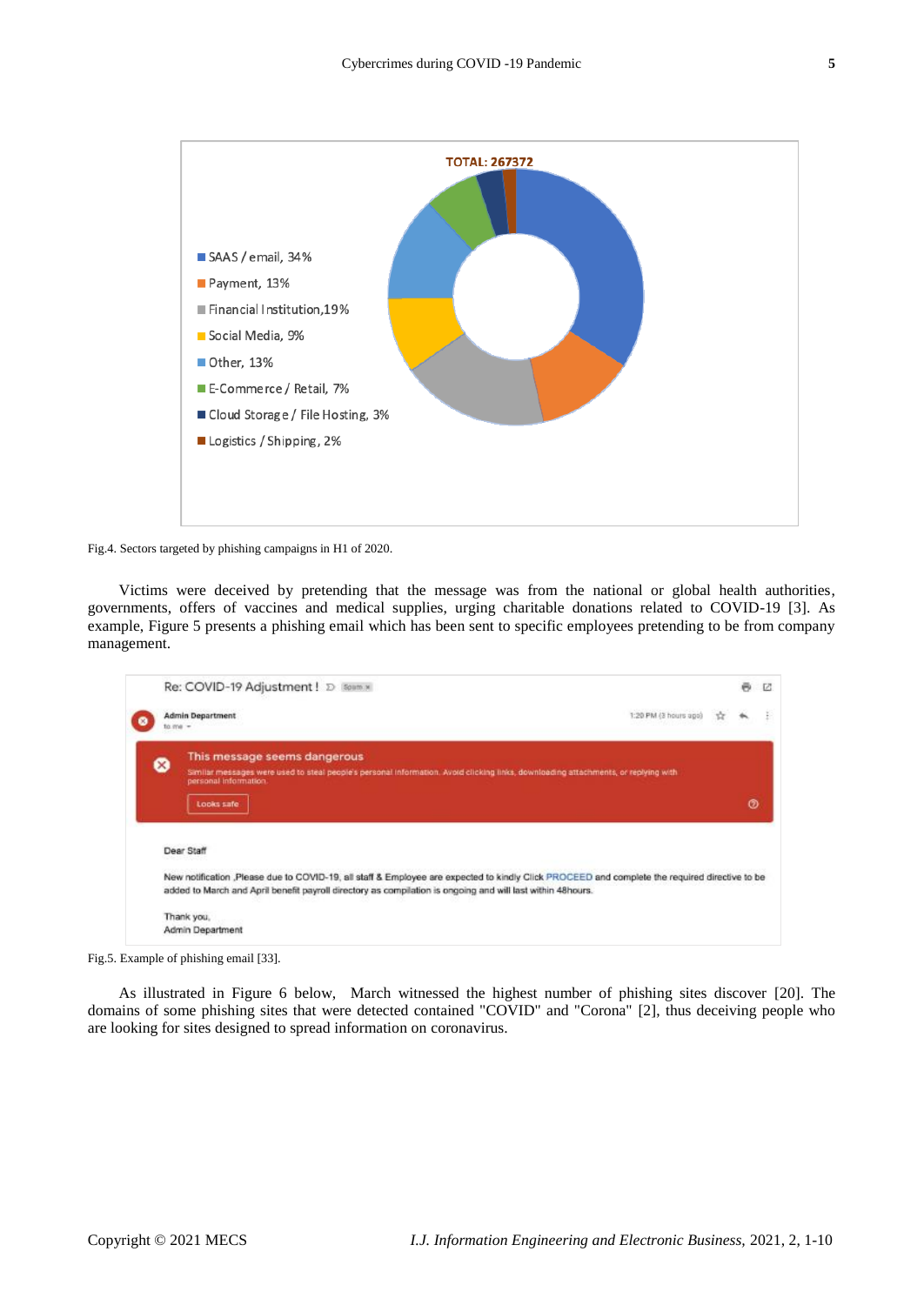

Fig.6. Distribution of phishing sites detected in H1 2020.

## *3.3.2. Ransomware*

The first half of 2020 witnessed significant decrease in detecting ransomware attacks, including files, URLs, and email. Despite its decline, there was an increase in losses due to higher ransom demands, and the cost of growing remediation [21]. According to the coalition report [21], "the average ransom increased (100%) from 2019 through Q1 2020 and increased 47% from Q to Q2 2020". Therefore, due to the targeted organizations sensitivity, most organizations were forced to pay ransom, even if it was high. As per Trend Micro reports [17] and as demonstrated in Figure 7 below, healthcare was the second most targeted organization. It is the most fragile component of the infrastructure in countries where the COVID-19 pandemic is prevalent. For example, some hospitals have been forced to pay ransoms to the cybercriminal to avoid losing patient lives [9].

People fear of infection and spread of the epidemic has led to new ransomware families. As such, 68 new families have been uncovered [22]. Most of the discovered malwares belongs to campaigns which target users searching for websites or applications related to coronavirus. For example, the DomainTools security research team discovered a website that attracts users to download an Android app that aims to track the heatmap of COVID-19, later it was found that the app is ransomware which is capable to locks the user screen for the sake of ransom [23].



Fig.7. Top industries targeted by ransomware files detected in H1 2020.

## *3.3.3. Spread of Misinformation*

Since the beginning of the epidemic late 2019, misinformation has started to spread in various media, including traditional media, websites, and social media. Social media had the most significant impact on spreading misinformation and fake news more quickly. Facebook report posted warning signs to nearly 50 million of the misinformation posts related to COVID-19 in April; Twitter warned that more than 1.5 million users are spreading misinformation and fake news related to the epidemic during the same month [24]. The fake news included misinformation about how to treat, miracle cures, claims that coconut oil kills the virus, and drugs with no proven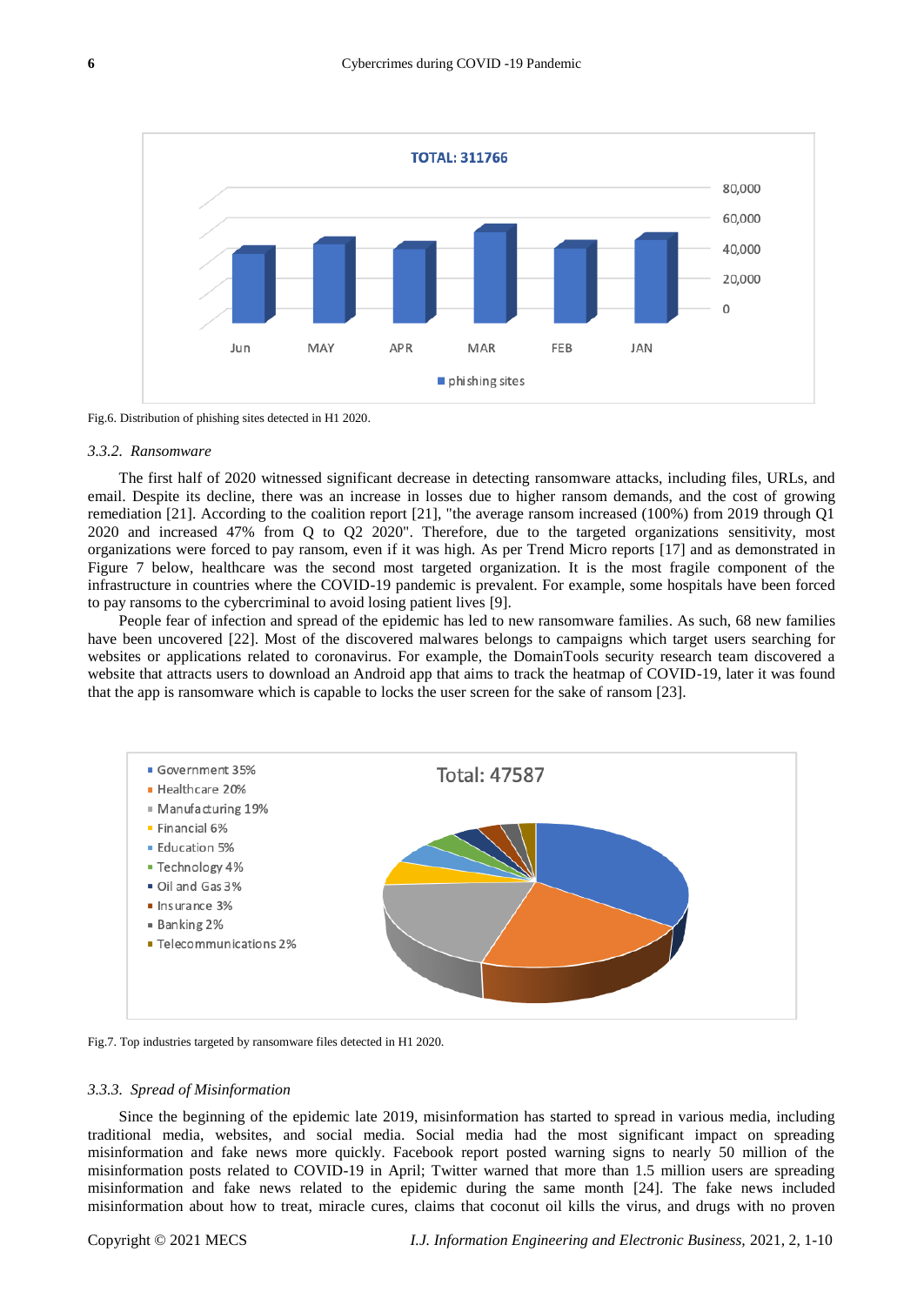clinical benefit that are nonetheless described as useful. Moreover, spreading the news about conspiracy theories such as the virus is being created as biological weapon, and other fake and misleading news [25,26].

## *3.3.4. Distributerd Denial of Service*

February 2020 witnessed the largest distributed denial of service (DDoS) attacks. Amazon Web Services reported that an unidentified customer on their network was attacked by 2.3 Tbps and lasted up to 3 days using a technology called Lightweight Offline Access Protocol [27,28]. This technique uses vulnerable third-party servers and raises the volume of data sent to the victim's IP address by 56 to 70 times [27,28]. According to Neustar Report [27], there was increase in the number of DDoS attacks detected in H1 2020 as compared to the same period in 2019. In contrast, Netscout report [29] showed that the number of DDoS attacks detected in H1 of 2020 was 4.83 million, where the increase was estimated at (27.1%) over 2019 during the same period. The epidemiological situation and the infrastructure's weakness in the health, educational, and economic sectors worldwide were exploited to increase the attacks. As shown in Figure 8, an increase in detected attacks in North America (NA), Laten America (LATAM), and in Europe, the Middle East, and Africa (EMEA) region. Turkey is one of the countries that faced high attacks during H1. Although the increase is general, there was a decrease in the number of detected attacks in Asia Pacific (APAC) region. Nevertheless, that attacks have focused on the eCommerce and health sectors.



Fig.8. Number of DDoS attacks by region 1H 2019 vs 1H 2020.

## *3.3.5. Sunburst Trojans*

By the end of the year 2020, FireEye's major cybersecurity company discovered the most dangerous and largest hacking operation globally [30,32]. FireEye reported that it had been breached for hacking tools used to test computer defense [30]. Later, emerged that FireEye hack was part of larger attack carried out by professional hackers. FireEye revealed on December 13 that SolarWinds' Orion software update caused the attack [30,31]. SolarWinds customers were asked to update the Orion software using the company page, later, hackers removed the page after news of the attack were spread. More than 18,000 employees updated the software, thinking it was from the original company.

According to FireEye, the hack was carried out by a group of Russian hackers (APT29) who breached the infrastructure of the SolarWinds system [31,32]. Once a customer signs in to request an update, APT29 can install the update that contains Trojans; later named as Sunburst. To avoid detection, the attackers modified a legitimate utility on the Orion system with malicious components to be used as legitimate components before they returned the legitimate utility. The size of the losses, the sectors, and the targeted countries have not been entirely determined. FireEye report stated that "the victims included governmental, advisory, technical, communications and extractive entities in North America, Europe, Asia, and the Middle East" [31]. Never the less, the development of proactive monitoring systems and best practices contribute to minimize threats and defense against cyber-attacks [33]. In addition, risk assessment and cybercrime laws contribute to controls and defend organizations for combating cybercrimes at national and international level [34,45].

| Table 1. Comparison of Cybercrimes in H1 of 2019 and H1 of 2020 |  |  |  |
|-----------------------------------------------------------------|--|--|--|
|                                                                 |  |  |  |

| Cvbercrime        | Count in H1 of 2019 | Count in H1 of 2020 | Relative change $(\% )$ |
|-------------------|---------------------|---------------------|-------------------------|
| Phishing campaign | 224556              | 267372              | +19.06%                 |
| Ransomware        | 46.177.026          | 14.594.852          | -68.4%                  |
| DDoS              | 3800000             | 4830000             |                         |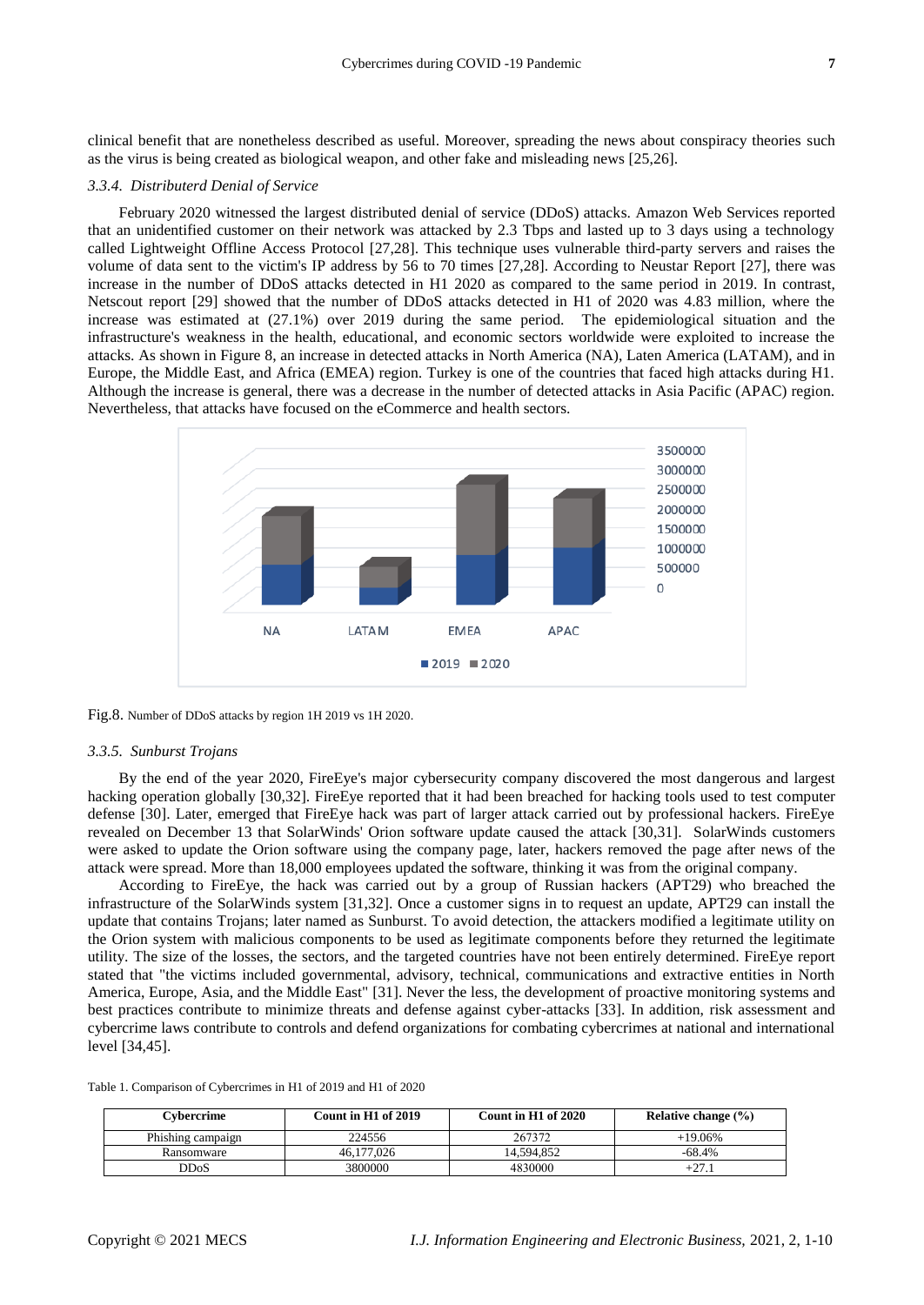# **4. Concluding Remarks**

The analyses indicate clear and noticeable increase in cyber-attacks and cybercrimes at the peak of COVID-19 epidemic worldwide. Due to the imposition of bans by governments and the stay at homes, which led to an increase in the use of the Internet and thus the exploitation of cybercriminals to increase their campaigns. As shown in Table 1 above, the increase was in phishing due to phisher's exploitation of the pandemic and the increase of their campaigns related to COVID-19 directly such as messages related to donations for the benefit of COVID-19 patients, or indirectly such as emails that indicate delay in the order due to the curfew.

The significant increase in DDoS as attacks on governments, health, and economic sectors intensify. Although the significant decrease was clearly noticed in the recorded ransomware attacks, there was an increase in losses due to higher ransom demands, and the cost of remediation is growing. In addition, a remarkable increase in the spread of misinformation and fake news found a fertile environment in social media. Furthermore, towards the end of 2020, the world witnessed the discovery of the biggest hacking attacks and hence the discovery of the most dangerous and largest hacking operation. Sunburst Trojans were published, pretending to be the updated software.

The outcome of this research demonstrates by evident an increase of the cybercrimes in government and private sectors during COVID-19 due to the lack of distinguished low level security measures and the lack user awareness. Therefore, thoughtful measures should be considered by governments and organization leaders to increase the level of cyber security during any abnormal conditions, development of more sophisticated proactive cyber-attack detection software, and to activate firm ICT monitoring during any unprecedented and emergency conditions is indispensable.

## **Acknowledgment**

The authors wish to thank Palestine Technical University-Kadoorie (PTUK) for supporting this research work as part of PTUK research fund.

## **References**

- [1] WHO, "WHO Coronavirus Disease (COVID-19) Dashboard," https://covid19.who.int/, Retrieved July 13, 2020.
- [2] R. Naidoo, "A multi-level influence model of COVID-19 themed cybercrime," *Eur. J. Inf. Syst.*, vol. 29, no. 3, pp. 306–321, May 2020, doi: 10.1080/0960085X.2020.1771222.
- [3] Interpol, "Cybercrime : Covid-19 Impact," https://www.interpol.int, Retrieved July 18, 2020.
- [4] T. Seals, "WHO Targeted in Espionage Attempt, COVID-19 Cyberattacks Spike | Threatpost," [https://threatpost.com/who](https://threatpost.com/who-)attacked-possible-apt-covid-19-cyberattacks-double/154083/, Retrieved July 18, 2020.
- [5] S. Morgan, "Cybercrime To Cost The World \$10.5 Trillion Annually By 2025," https://cybersecurityventures.com/hackerpocalypse-cybercrime-report-2016/, Retrieved July 18, 2020.
- [6] M. Chawki, A. Darwish, M. A. Khan, and S. Tyagi, *Cybercrime,Digital Forensics and Jurisdiction,* SCI, Volume 593, 2018.
- [7] D. L. Shinder and M. Cross, *Scene of the Cybercrime*, Burlington, MA: Syngress Pub., 2008.
- 
- [8] R. W. Taylor, E. J. Fritsch, and J. Liederbach, *Digital Crime and Digital Terrorism*, 3rd ed., Pearson, 2015. [9] R. W. Taylor, E. J. Fritsch, and J. Liederbach, *Digital Crime and Digital Terrorism*, 3rd ed., Pearson, 2015.
- [10] J. R. C. Nurse, "Cybercrime and you: How criminals attack and the human factors that they seek to exploit," *arXiv*, 2018, doi: 10.1093/oxfordhb/9780198812746.013.35.
- [11] K. Tysiac, "How cyber criminals prey on victims of natural disasters," [https://www.journalofaccountancy.com/news/2018/sep/cyber-criminals-prey-on-natural-disaster-victims-201819720.html,](https://www.journalofaccountancy.com/news/2018/sep/cyber-criminals-prey-on-natural-disaster-victims-201819720.html) Retrieved December 13, 2020.
- [12] FBI, "Hurricane Katrina Fraud," https://www.fbi.gov/history/famous-cases/hurricane-katrina-fraud, Retrieved Nov. 28, 2020. [13] FBI, "FBI Cyber Executive Warns of Hurricane Katrina Scams,"
- https://archives.fbi.gov/archives/news/stories/2005/september/katrina\_scams091405, Retrieved Nov. 28, 2020.
- [14] CISA, "Ebola Phishing Scams and Malware Campaigns ," https://us-cert.cisa.gov/ncas/current-activity/2014/10/16/Ebola-Phishing-Scams-and-Malware-Campaigns, Retrieved Nov. 29, 2020.
- [15] M. Korolov, "Scammers move from Ebola phishing to fundraising | CSO Online," https://www.csoonline.com/article/2848481/scammers-move-from-ebola-phishing-to-fundraising.html, Retrieved Dec. 28, 2020.
- [16] Cybertalk, "Nearly 200,000 coronavirus themed threats in 7 days CyberTalk.org," https://www.cybertalk.org/2020/05/14/nearly-200000-coronavirus-themed-threats-in-7-days/, Retrieved Nov. 28, 2020.
- [17] TrendMicro, "Securing the Workplace Trend Micro 2020 Midyear Cybersecurity Report," https://www.trendmicro.com/vinfo/us/security/research-and-analysis/threat-reports/roundup/securing-the-pandemic-disruptedworkplace-trend-micro-2020-midyear-cybersecurity-report, Retrieved Nov. 28, 2020.
- [18] ThreatIntelligenceTeam, "Fake "Corona Antivirus" distributes BlackNET remote administration tool," [https://blog.malwarebytes.com/threat-analysis/2020/03/fake-corona-antivirus-distributes-blacknet-remote-administration-tool,](https://blog.malwarebytes.com/threat-analysis/2020/03/fake-corona-antivirus-distributes-blacknet-remote-administration-tool) Retrieved Nov. 28, 2020.
- [19] APWG, "Phishing Activity Trends Report in Q1 of 2020," Available: https://docs.apwg.org/reports/apwg\_trends\_report\_q1\_2020.pdf., Retrieved Dec. 12, 2020.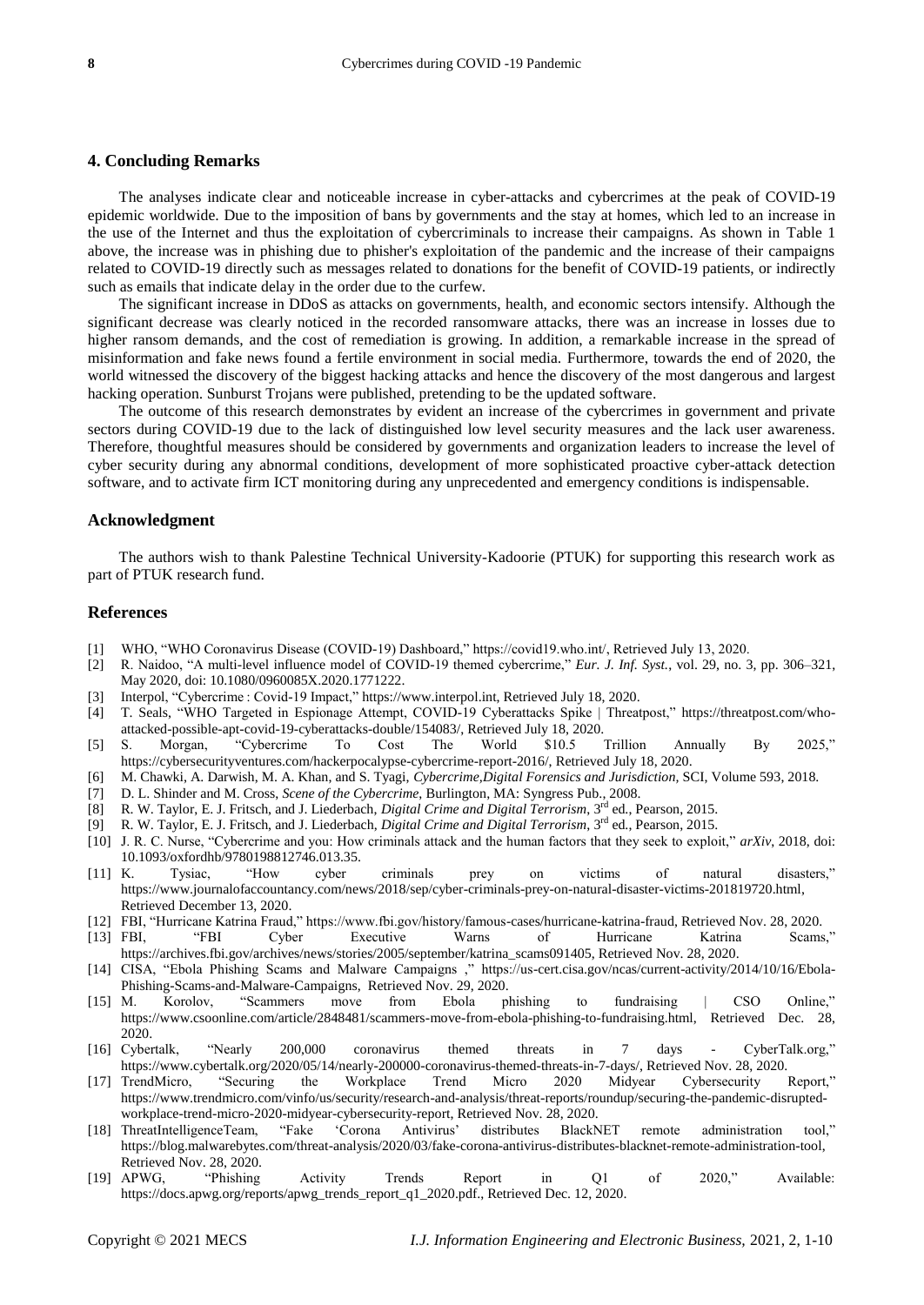- [20] APWG, "Phishing Activity Trends Report in Q2 of 2020." Available: https://docs.apwg.org/reports/apwg\_trends\_report\_q2\_2020.pdf., Retrieved Dec. 12, 2020.
- [21] Coalition Inc., "Cyber Insurance Claims Report," Available: https://www.coalitioninc.com/blog/coalition-releases-new-2020 cyber-insurance-claims-report, Retrieved Dec. 13, 2020.
- [22] TrendMicro, "QNodeService: Node.js Trojan Spread via Covid-19 Lure," https://blog.trendmicro.com/trendlabs-securityintelligence/qnodeservice-node-js-trojan-spread-via-covid-19-lure/, Retrieved Dec. 5, 2020.
- [23] T. Saleh, "CovidLock Update: Deeper Analysis of Coronavirus Android Ransomware," https://www.domaintools.com/resources/blog/covidlock-update-coronavirus-ransomware, Retrieved Dec. 23, 2020.
- [24] U. Bangkok, "Fake news" in the time of COVID-19," https://bangkok.unesco.org/content/press-provides-antidote-fake-newstime-covid-19, Retrieved Dec. 24, 2020.
- [25] S. Evanega, M. Lynas, J. Adams, and K. Smolenyak, "Coronavirus misinformation: quantifying sources and themes in the COVID-19"infodemic"," Available: https://allianceforscience.cornell.edu/wp-content/uploads/2020/10/Evanega-et-al-Coronavirus-misinformation-submitted\_07\_23\_20-1.pdf, Retrieved Dec. 24, 2020.
- [26] G. Pennycook, J. McPhetres, Y. Zhang, J. G. Lu, and D. G. Rand, "Fighting COVID-19 Misinformation on Social Media: Experimental Evidence for a Scalable Accuracy-Nudge Intervention," *Psychol. Sci.*, vol. 31, no. 7, pp. 770–780, 2020, doi: 10.1177/0956797620939054.
- [27] Neustar, "Cyber threats & trends: JAN-JUN 2020," Availabe: https://www.cdn.neustar/resources/whitepapers/security/neustarcyber-threats-trends-report-2020.pdf, Retrieved Dec. 23, 2020.
- [28] SecurityExpert, "Top Five Most Infamous DDoS Attacks Security Boulevard," https://securityboulevard.com/2020/09/topfive-most-infamous-ddos-attacks/, Retrieved Dec. 23, 2020.
- [29] Netscout, "NETSCOUT Threat Intelligence Report Cybercrime: Exploiting A Pandemic," https://www.netscout.com/blog/netscout-threat-intelligence-report-1H2020, Accessed: Dec. 23, 2020.
- [30] E. Nakashima and C. Timberg, "Russian hacker group "Cozy Bear" behind Treasury and Commerce breaches The Washington Post," Available: https://www.washingtonpost.com/national-security/russian-government-spies-are-behind-abroad-hacking-campaign-that-has-breached-us-agencies-and-a-top-cyber-firm/2020/12/13/d5a53b88-3d7d-11eb-9453 fc36ba051781\_story.html, Accessed Dec. 24, 2020.
- [31] L. Constantin, "SolarWinds attack explained: And why it was so hard to detect," https://www.csoonline.com/article/3601508/solarwinds-supply-chain-attack-explained-why-organizations-were-notprepared.html, Accessed Dec. 24, 2020.
- [32] BBCNews, "US cyber-attack: US energy department confirms it was hit by Sunburst hack," https://www.bbc.com/news/worldus-canada-55358332, Accessed Dec. 24, 2020.
- [33] N. Kumaran and S. Lugani, "Protecting against cyber threats during COVID-19 and beyond," https://cloud.google.com/blog/products/identity-security/protecting-against-cyber-threats-during-covid-19-and-beyond, Accessed Dec. 13, 2020.
- [34] A. A. Süzen, "A Risk-Assessment of Cyber Attacks and Defense Strategies in Industry 4.0 Ecosystem," International Journal of Computer Network and Information Security (IJCNIS), Vol.12, No.1, pp.1-12, 2020. DOI: 10.5815/ijcnis.2020.01.01
- [35] Q. A. Ul Haq,"Cyber Security and Analysis of Cyber-Crime Laws to Restrict Cyber Crime in Pakistan," International Journal of Computer Network and Information Security(IJCNIS), Vol.11, No.1, pp.62-69, 2019.DOI: 10.5815/ijcnis.2019.01.06

#### **Authors' Profiles**



**Raghad Khweiled** awarded high honor degree in computer information systems from Jordan University of Science and Technology, Irbid-Jordan, 2018. She is currently pursuing graduate degree of science in cybercrimes & digital evidence analysis at Palestine Technical University – Kadoorie. Her research interest includes cybercrime mitigation, cyber-attacks detection, and forensic analysis.



**Mahmoud Jazzar** is currently working as an assistant professor in computer science and director of the academic quality department at Palestine Technical University – Kadoorie. He served as director of Kadoorie center for innovation in teaching and learning during 2017 – 2018. Prior working at Palestine Technical University - Kadoorie, Jazzar worked as Dean with Royal University for Women in the Kingdom of Bahrain and Assistant Professor in Computer Science with Al-quds University, Curtin University of Technology-Sarawak, and Birzeit University. Jazzar is a member of IEEE Computer Society, IAENG, MySEIG, and the Malaysian Information Technology Society (MITS). He joined many organizing and technical program committees and as a reviewer of many international conferences and journals. His main research lies in the area

of Computer and Network Securities, Intrusion Detection and Protection, Forensics, and Intelligent Systems. He has supervised several research projects, published one book and several scientific research papers in his research domain.